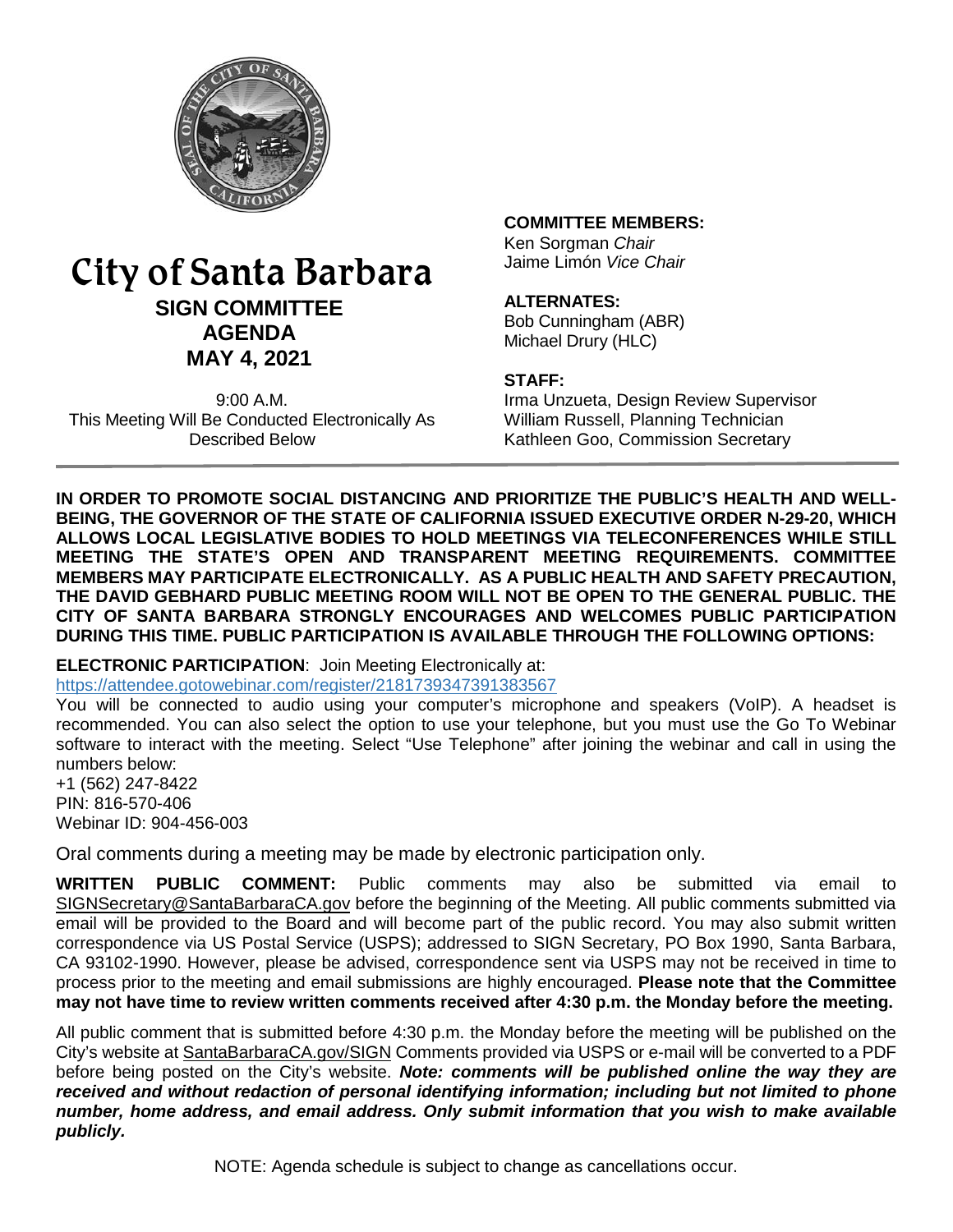**PUBLIC COMMENT:** Public comment on matters not listed on the agenda will occur at the beginning of the meeting. Members of the public wishing to speak must "raise their hand" in the GoToWebinar platform by selecting the virtual hand icon, which is generally located on most devices in the upper right hand corner of the screen. When persons are called on to speak, their microphone will be activated and they will be notified to begin speaking. Each speaker will be given a total of 2 minutes to address the Committee. Pooling of time is not allowed during general public comment. The time allotted for general public comment at the beginning of the meeting is 30 minutes. The Committee, upon majority vote, may decline to hear a speaker on the grounds that the subject matter is beyond the Committee's subject matter jurisdiction.

**PUBLIC COMMENT ON AGENDIZED ITEMS:** Members of the public wishing to speak on a matter on the agenda must "raise their hand" in the GoToWebinar platform by selecting the virtual hand icon during the presentation of that item. The "raise hand" icon is generally located on most devices in the upper right hand corner of the screen. When persons are called on to speak, their microphone will be activated and they will be notified to begin speaking. Each speaker will be given a total of 2 minutes to address the Committee. Pooling of time is not permitted during meetings conducted electronically.

If you want to be listed as an interested party on an item you have the following options available to submit a request: 1. Submit an e-mail request to [SIGNSecretary@SantaBarbaraCA.gov,](mailto:SIGNSecretary@SantaBarbaraCA.gov) 2. Call the SIGN Secretary at (805) 564-5470, ext. 4572, or 3. Submit a written request via US Postal Service (USPS); addressed to SIGN Secretary, PO Box 1990, Santa Barbara, CA 93102-1990. **You will need to provide your Name, Email Address, Mailing Address, and the project number (PLN) you want to be added to.**

**AGENDAS, MINUTES, REPORTS, & PUBLIC RECORD WRITINGS:** Documents relating to agenda items are available for review online at [SantaBarbaraCA.gov/SIGN.](http://www.santabarbaraca.gov/SIGN) If you have any questions about the posted<br>documents, contact Will Russell, Planning Technician I, at (805) 564-5561 or email documents, contact Will Russell, Planning Technician I, at (805) 564-5561 or email [WRussell@SantaBarbaraCA.gov.](mailto:WRussell@SantaBarbaraCA.gov) You may contact City Planning staff at (805) 564-5470 for general questions about the status of a case.

**PUBLIC HEARING PROCEDURE:** The following review steps explain the sequence that all projects must undergo during a public hearing: 1. Introduction by the Chair; 2. Staff Comments (optional); 3. Applicant Presentation; 4. Public Comment (if any); 5. Questions from the Committee/Commission; 6. Comments from the Committee/Commission; 7. Board/Commission Discussion; and 8. Board/Commission Action.

**AMERICANS WITH DISABILITIES ACT:** If you services or staff assistance to attend or participate in this meeting, contact the SIGN Secretary at (805) 564-5470, ext. 4577. If possible, notification at least 48 hours prior to the meeting will usually enable the City to make reasonable arrangements. Specialized services, such as sign language interpretation or documents in Braille, may require additional lead time to arrange.

**APPEALS:** Decisions of the Sign Committee may be referred or appealed to the Architectural Board of Review (ABR) or the Historic Landmarks Commission (HLC). Subsequent decisions of the ABR or HLC may be appealed to City Council. For further information and guidelines on how to appeal a decision to ABR or HLC, please contact the Planning staff at (805) 564-5578 as soon as possible. **Appeals and associated fee must be submitted in writing,** *via email t[o PlanningCounter@SantaBarbaraCA.gov](mailto:PlanningCounter@SantaBarbaraCA.gov) and by first class mail postage prepaid* **within 10 calendar days of the meeting that the SHO took action or rendered a decision. Appeals and associated fee post marked after the 10th calendar day will not be accepted.** 

**NOTE TO INTERESTED PARTIES:** Only those persons who participate through public comment either orally or in writing on an item on this Agenda have standing to appeal the decision. Grounds for appeal are limited to those issues raised either orally or in written correspondence delivered to the review body at, or prior to, the public hearing.

**STATE POLITICAL REFORM ACT SOLE PROPRIETOR ADVISORY:** State law, in certain circumstances, allows an architect, engineer, or a person in a related profession who is a "sole practitioner" to make informational presentation of drawings or submissions of an architectural, engineering, or similar nature to the same Board on which he or she is seated, if the practitioner does not advocate for the project.

**LICENSING ADVISORY:** The Business and Professions Code of the State of California and the Municipal Code of the City of Santa Barbara restrict preparation of plans for certain project types to licensed professionals. See SIGN Guidelines 2.1.2A and 3.1.2C for specific information.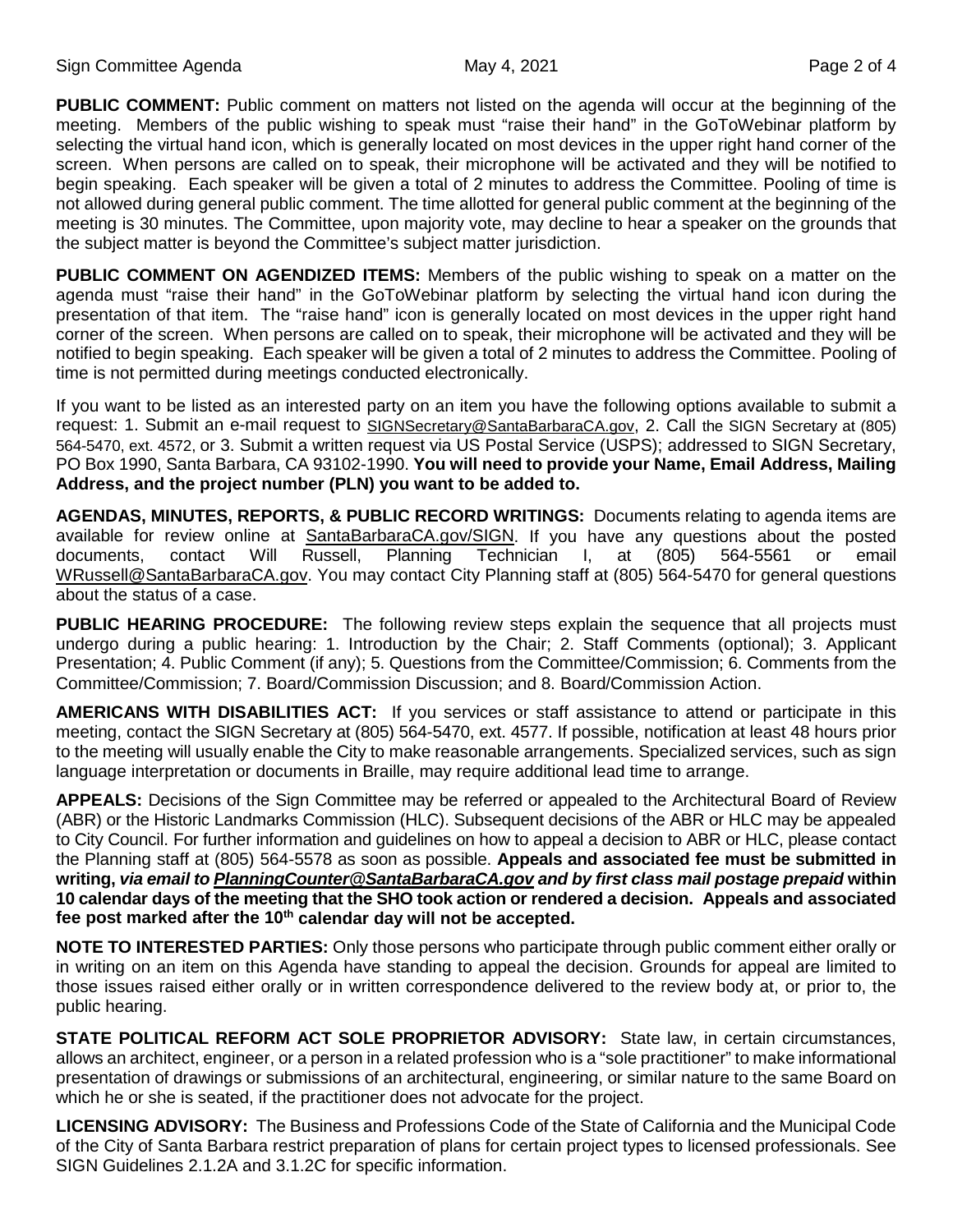**NOTICE:** On Thursday, April 29, 2021, this Agenda was posted on the outdoor bulletin board at the Community Development Department, 630 Garden Street and online at [SantaBarbaraCA.gov/Sign.](http://www.santabarbaraca.gov/Sign)

#### **PLEASE BE ADVISED**

Items are reviewed in a sequential manner as listed on the agenda. The applicant's presence is required, and applicants are advised to arrive at the beginning of the meeting. If applicants are not present when the item is announced, the item will be moved to the end of the agenda if time allows. If an applicant is not present for the duration of the meeting, the item may be postponed indefinitely. If an applicant is unable to attend, notification must occur by 4:00 p.m. on the Thursday before the meeting to Will Russell, Sign Committee Planning Technician, at (805) 564-5561 or emai[l WRussell@santabarbaraCA.gov.](mailto:WRussell@santabarbaraCA.gov) Otherwise, a postponement/rescheduling fee will apply.

### **NOTICE OF LINKED DIGITAL PLANS**

Hyperlinks to project plans are provided in the agenda. If the project plan is available, you will see the address in the agenda displayed as a blue underlined text. To view the project plans, simply click on the blue underlined address. *Architectural and Engineering drawings are made available to facilitate the public dialog only. All such material is subject to the restrictions of U. S. Copyright Law and may not be used for other purposed without obtaining the permission of the copyright holder.*

## **GENERAL BUSINESS**

A. Public Comment.

Any member of the public may address the Committee for up to two minutes on any subject within its jurisdiction that is not scheduled on this agenda for a public discussion.

- B. Approval of the minutes of the Sign Committee meeting of **April 20, 2021**.
- C. Listing of approved Conforming Signs from **April 20** through **May 4, 2021**.
- D. Announcements, requests by applicants for continuances and withdrawals, future agenda items, and appeals.
- E. Subcommittee Reports.

## **(9:10AM) CONTINUED ITEM: CONCEPT REVIEW**

# **1. [214 E DE LA GUERRA ST](https://www.santabarbaraca.gov/civicax/filebank/blobdload.aspx?BlobID=235826)**

Assessor's Parcel Number: 031-082-021 Zone: C-G Application Number: SGN2021-00024 Owner: Mayee Investors, LP Applicant: Dan Morris Business Name: RADIUS GROUP

(Proposal for a 20 square foot externally illuminated ground sign. Total street frontage is 100 feet. Project complies with El Pueblo Viejo Guidelines.)

## **Fourth Review. Project last reviewed on April 20, 2021.**